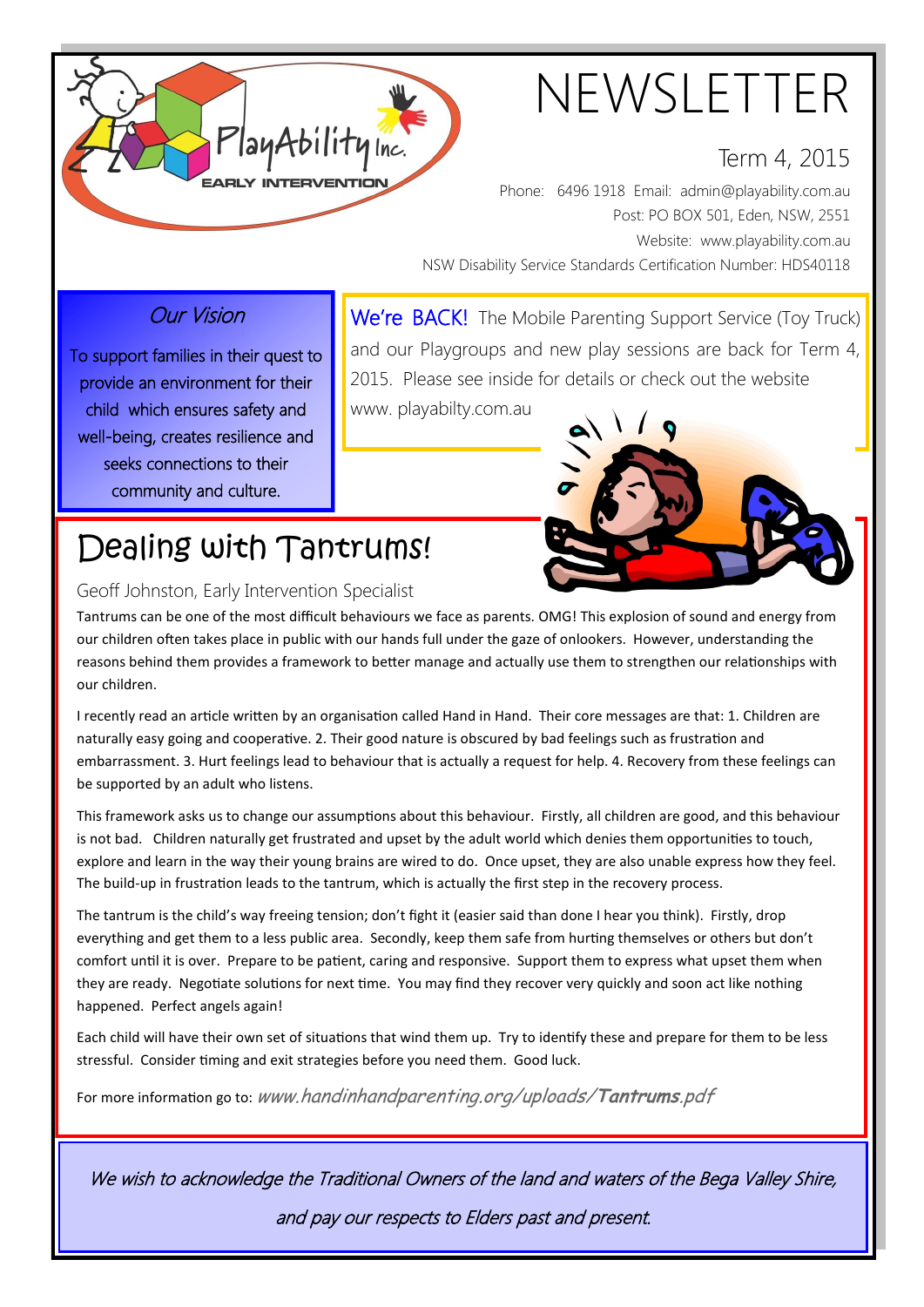## Early Intervention



## PlayAbility welcomes the newest member of our Early Intervention



Transdisciplinary Team, Rowan Cox

Rowan is a Speech Pathologist and offers our clients another specialist aspect to their Individual Learning Plan and

will be working with your Key Worker to achieve the best outcomes for your child in language and communication.

## PlayAbility Needs YOU!

Are you ready to make a valuable connection with your community? We are always looking to access a new pool of skilled and willing helpers for our Board of Management. Meetings are only once a month and are a great opportunity for you to use your knowledge and skills to build and support PlayAbility. With the introduction of the NDIS fast approaching we are looking for members to lead us into this new and exciting period. If you have a couple of hours to spare a month please give Marcelle a call on 64961918.

## What does Transdisciplinary Team mean?

Transdisciplinary Team is the terminology being used to describe early intervention teams like PlayAbility.

What it means in a nutshell is that rather than having multiple specialists in various locations, we can provide your child with a holistic approach to their early intervention. Our team of experts work together with the child's family/caregivers to allow the best outcome for their early development and their participation in their local community and culture.

## Third Party Verification

We are pleased to announced that PlayAbility has passed their third party verification.

As part of the preparation for the NDIS all service providers are required to undertake third party verification of their performance against the NSW Disability Service Standards (NSW DSS), once during the life of each funding agreement. This process will include recognition of other quality standards and systems a service provider may have in place.

Through the use of external third party verification, people with a disability, their families and carers, the NSW Government and other stakeholders will have assurance that all service providers are meeting the current NSW DSS. We found the process to be an excellent opportunity to update and review our policies, procedures and general operations.

## THE NDIS Rollout in NSW

# National **disabilityinsurance**

The National Disability Insurance Agency (NDIA) has just announced that the rollout of the NDIS will begin in our area from July 2016. We have not received any further clarification about what that means for Early Intervention or our area specifically.

We have uploaded the most up-to-date information on our website www.playability.com.au or you can go directly to the NDIS website www.ndis.gov.au

We will keep all our families and caregivers as informed as possible, please contact Marcelle if you would like to discuss any concerns you have.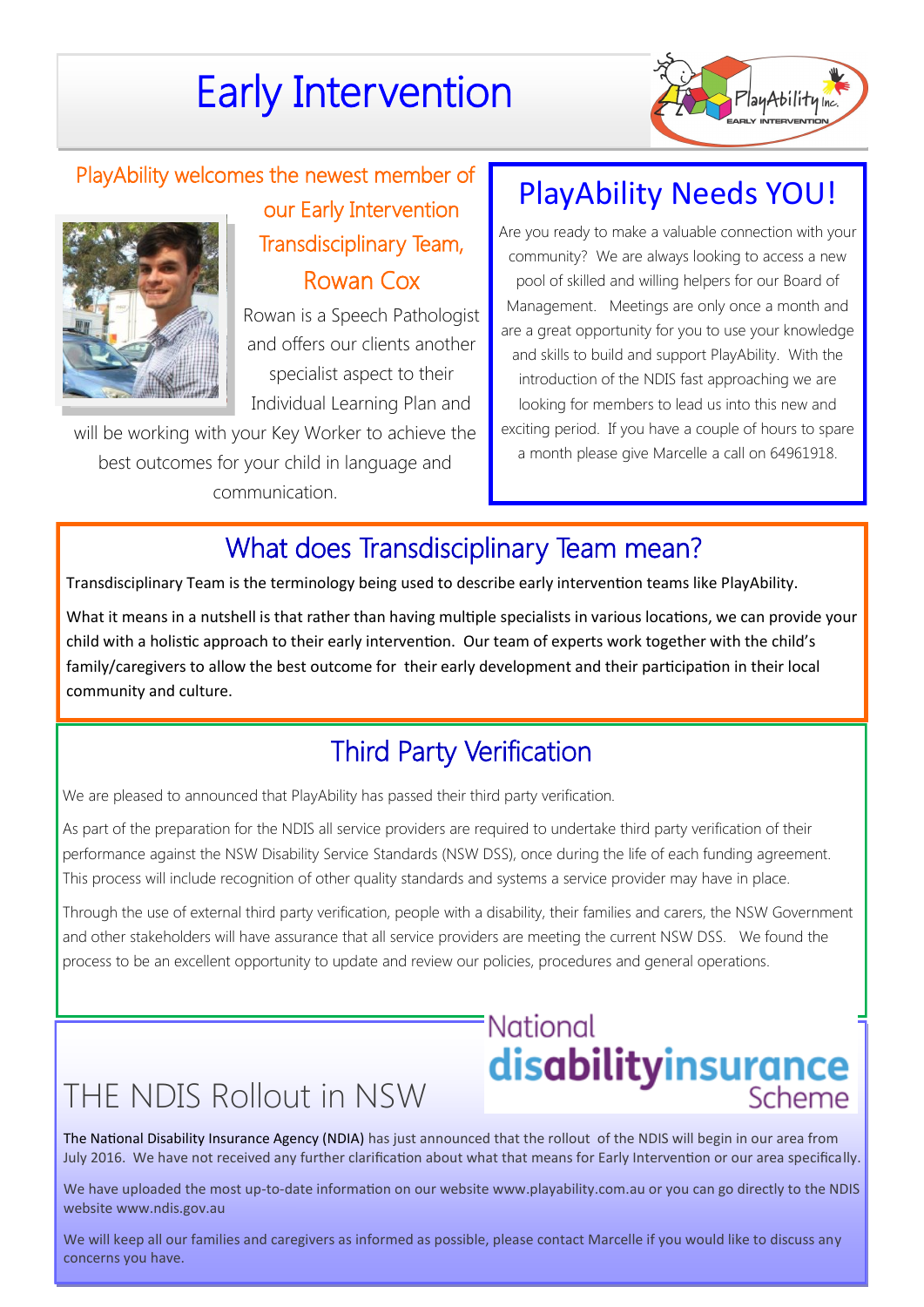# "Let Me create My world"

Creating strength based programs for children and parents alike, focusing on the importance of creating a world where children feel connected to their community, culture and allowing them to create their world.

We are excited to be back again for term 4 with a full schedule of Mobile Parenting Support Service visits, Playgroups and play sessions.

We are pleased to introduce Amber Spires to our team as the Mobile Parenting Support Service Facilitator. Hopefully you can catch up with her and the toy truck at one of our playgroups or on a regular visit around the shire. Check out the back page of this newsletter for the timetable.

Kylie and Aunty Kim are now joined by Mahala, our former Mobile Parenting Support Service Facilitator, in the Indigenous Parenting Support Team and they are excited to be launching their new program under the Indigenous Advancement Strategy "Let Me Create My World".

We hope to see you soon, or give us a call for a chat. Kylie, Mahala, Glenda, Amber & Aunty Kim Phone the office on 64961918 or Kylie 0427 677 066, Mahala 0419 126 482 or Aunty Kim 0447 233 848

## **Playgroups**



**Cobargo Playgroup: Starts Tuesday 6th** 

**October @ Cobargo Public School Wandella Rd 10.00-11.30am**

**Bega Playgroup: Starts Monday 12th October @ Bega PlayAbility centre 30 Church St 9.30-11.00am**

## **Play Sessions**

#### **"Let Me Create My World"**

**Bega Djamalong: Starts Monday 12th October @ Columbine Park, East St 12.30-2.00pm**

**Eden Murra: Starts Wednesday 7th October @ the Park on Endeavour Ct 10.30am-12.00pm**

## **Mobile Parenting Support**

## **Services-Toy Truck**

The Mobile Toy Truck will be back on the road as of the **6th of October.** 

Please see the back page for the timetable.

### **Aboriginal Family Support**

Contact Glenda @ Bega PlayAbility Centre,

30 Church St Bega Mon — Wed & Fri 9am & 4pm or

phone: 0439 939 751

Do you have a child starting school in 2016?

We can provide you and your child with the tools to ensure a successful start to school that allows you and your child to feel:

- comfortable and connected to your school and community
- that you have the knowledge to give your child the best start to learning

We can also assist you with referrals, parenting support, filling in forms, numeracy and literacy.

Give me a call or come in for a yarn.